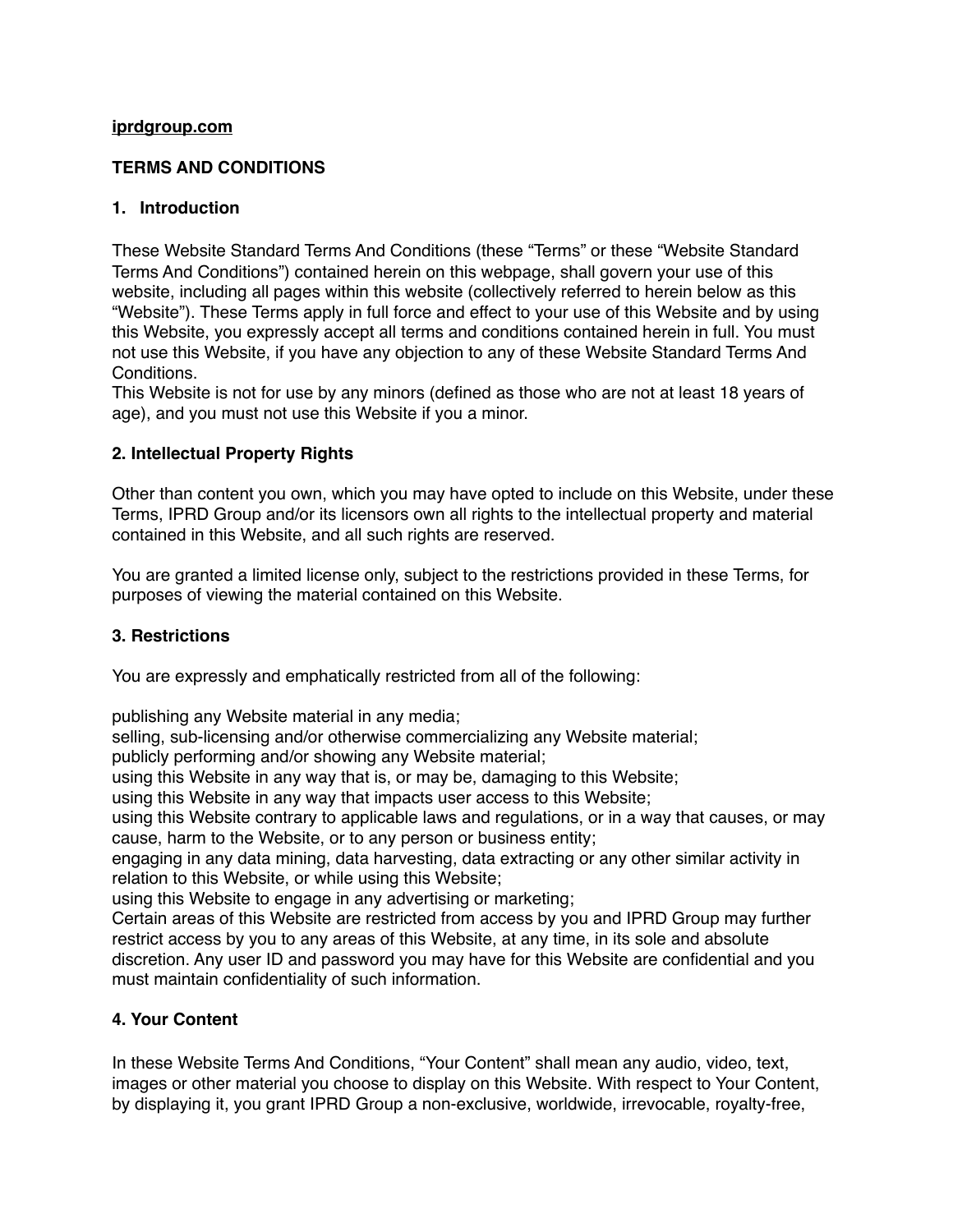sub-licensable license to use, reproduce, adapt, publish, translate and distribute it in any and all media.

Your Content must be your own and must not be infringing on any third party's rights. IPRD Group reserves the right to remove any of Your Content from this Website at any time, and for any reason, without notice.

### **5. No warranties**

This Website is provided "as is," with all faults, and IPRD Group makes no express or implied representations or warranties, of any kind related to this Website or the materials contained on this Website. Additionally, nothing contained on this Website shall be construed as providing consult or advice to you.

### **6. Limitation of liability**

In no event shall IPRD Group, nor any of its officers, directors and employees, be liable to you for anything arising out of or in any way connected with your use of this Website, whether such liability is under contract, tort or otherwise, and IPRD Group, including its officers, directors and employees shall not be liable for any indirect, consequential or special liability arising out of or in any way related to your use of this Website.

### **7. Indemnification**

You hereby indemnify to the fullest extent IPRD Group from and against any and all liabilities, costs, demands, causes of action, damages and expenses (including reasonable attorney's fees) arising out of or in any way related to your breach of any of the provisions of these Terms.

### **8. Severability**

If any provision of these Terms is found to be unenforceable or invalid under any applicable law, such un-enforceability or invalidity shall not render these Terms unenforceable or invalid as a whole, and such provisions shall be deleted without affecting the remaining provisions herein.

### **9. Variation of Terms**

IPRD Group is permitted to revise these Terms at any time as it sees fit, and by using this Website you are expected to review such Terms on a regular basis to ensure you understand all terms and conditions governing use of this Website.

#### **10. Assignment**

IPRD Group shall be permitted to assign, transfer, and subcontract its rights and/or obligations under these Terms without any notification or consent required. However, you shall not be permitted to assign, transfer, or subcontract any of your rights and/or obligations under these Terms.

#### **11. Entire Agreement**